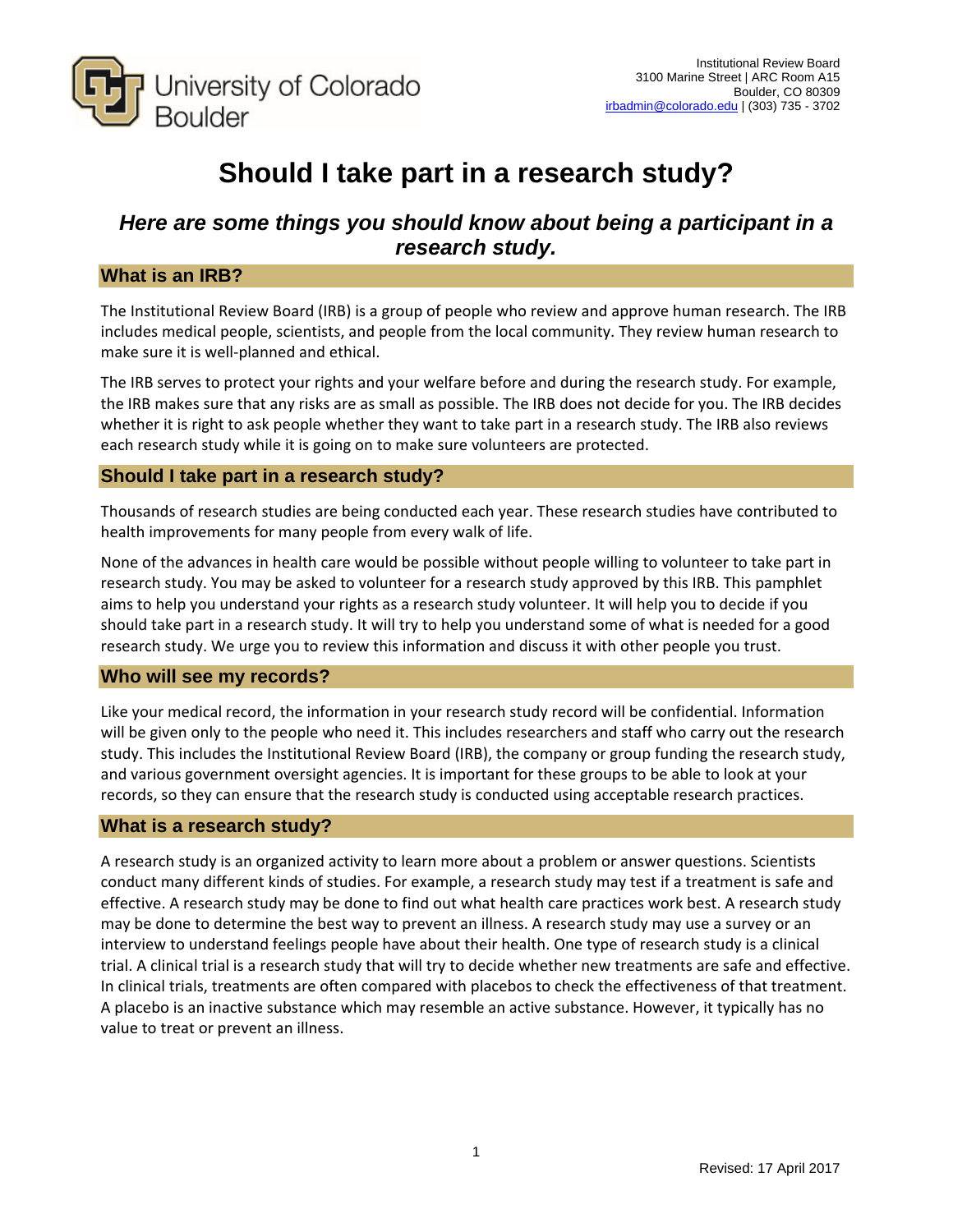

# **Who will answer my questions?**

The research team will explain the research study to you. The consent form includes this explanation. You should take your time when you read the consent form.

If you have any questions, ask the research staff. If you don't understand something, ask them to explain it to you so you do understand. The information will be given to you in a language that you know. If English isn't your native tongue, ask for an interpreter to be present when you are discussing the research study with the research staff.

You can take the information home. You can discuss it with your family, friends, a health care provider, or others before you decide whether or not to take part in the research study. If you decide to take part in the research study, you will be asked to sign the consent form.

The informed consent process is more than just signing a piece of paper. It is a process that goes on throughout the research study. During the research study, you may be told of new findings, benefits or risks. At that time, you can decide whether or not to continue to take part in the research study. You may decide not to take part. You may change your mind and leave the research study before it starts. You may also leave at any time during the research study or the follow‐up period.

# **Why should I volunteer for a research study?**

There are many reasons to participate in a research study.

You may want to:

- Help find a cure for an illness
- Help other people who are sick
- Help find ways to provide better care
- Help scientists find out more about how the human body and mind work
- Take part in a research study that is trying to find a better treatment for a condition that you have.

If you decide to take part in a research study, you do so as a VOLUNTEER. That means YOU decide whether or not you will take part. If you choose to do so, you have many important rights.

#### **What is informed consent?**

Informed consent is the process of learning the key facts about a research study before you decide whether or not to volunteer. Your agreement to volunteer should be based upon knowing what will take place in the research study and how it might affect you. Informed consent begins when the research staff explains the facts to you about the research study.

The research staff will assist you with the "informed consent form" that goes over these facts so you can decide whether or not you want to take part in the research study. These facts include details about the research study, tests or procedures you may receive, the benefits and risks that could result, and your rights as a research volunteer.

#### **Are there benefits to being in a research study?**

There may or may not be a direct benefit to you if you take part in a research study. For example, your health or a health condition you have may get better as a result of your participation in the research study.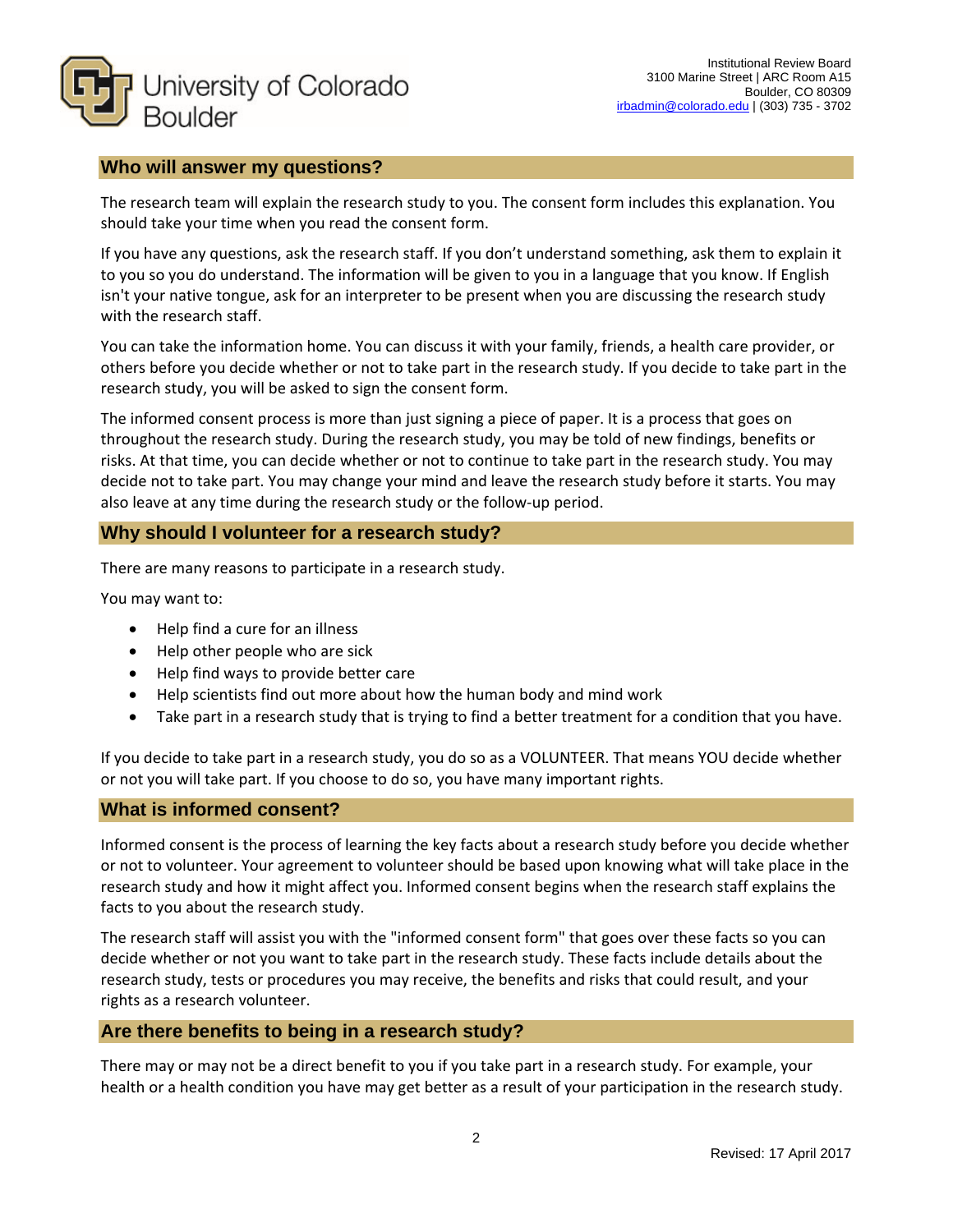

It may stay the same. It may get worse. No one can predict what will happen with a research study or how it might affect you. The research study may not help you personally. The research study may result in information that will help others in the future.

# **Are there risks or side effects in a research study?**

Sometimes research procedures and treatments may cause discomfort and bad side effects. The questions being asked could make you uncomfortable. The risks and side effects of the research study may not be known completely when you start the research study. The research staff will discuss with you known possible risks so you can decide if you want to volunteer. If you do volunteer, the research staff will tell you about any new risks that they learn about during the research study for as long as you take part in the research study.

# **What questions should I ask before I agree to take part in a research study?**

Before you decide to volunteer to take part in a research study, you need to know as much as possible about the research study. If there are any issues that concern you, be sure to ask questions. You might want to write your questions down in advance or take this booklet with you. The following is a list of sample questions. Not every question will apply to every research study.

- Who is doing this research study and what question might it answer?
- Will this research study help in understanding my condition? If so, how?
- What tests or procedures will be done?
- Is it possible that I will receive a placebo (inactive substance)?
- Will I have to make extra trips?
- What could happen to me, good and bad, if I take part in the research study?
- How long will this research study last?
- What will happen to any specimens that I give?
- Who has reviewed and approved this research study?
- Could my condition get worse during the research study?
- What will happen if it does?
- What other options or choices do I have if I decide not to take part in this research study?
- Who will be in charge of my care? Will I be able to continue to see my own doctor?
- Will I be charged anything or paid anything to be in this research study?
- If I decide to participate in this research study, how will it affect my daily life?
- What will happen to me at the end of the research study?
- Will I be told the results of the research study?
- Who will find out that I am taking part in this research study?
- How do I end my participation in this research study if I change my mind?
- Whom do I contact for questions and information about the research study?

Remember, if you do not understand the answer to any of your questions, ask again. Ask the person to explain the answer in a way you can understand it. If you forget the answers to the questions during the research study, just ask them again.